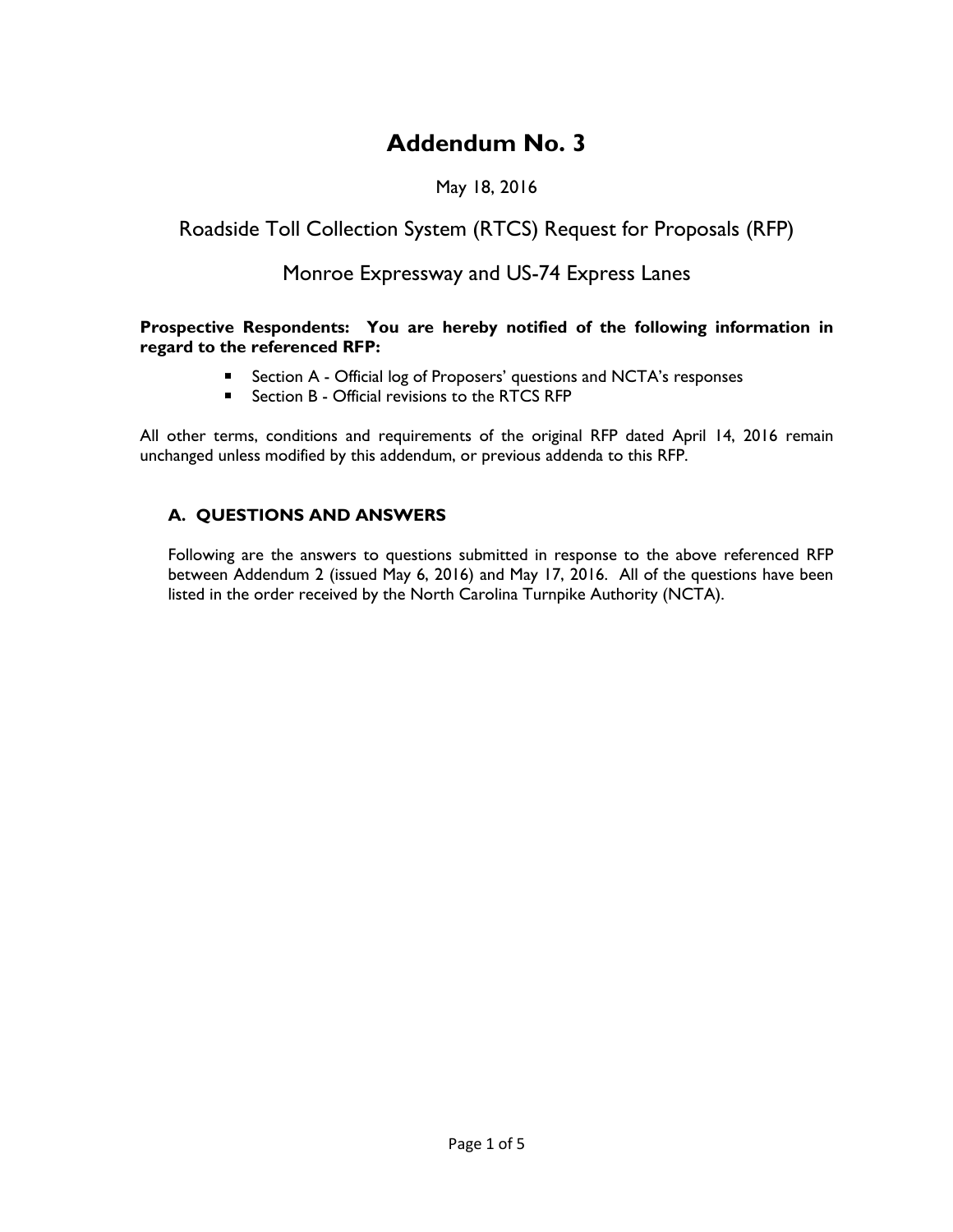|                           |                    |                          | North Carolina Turnpike Authority (NCTA)                                                                                                                |                                                                                                                                                                                                                                                                                                                                                                                                                                                                   |                                                                                                                                                                                                                                                                                                                                                                |  |
|---------------------------|--------------------|--------------------------|---------------------------------------------------------------------------------------------------------------------------------------------------------|-------------------------------------------------------------------------------------------------------------------------------------------------------------------------------------------------------------------------------------------------------------------------------------------------------------------------------------------------------------------------------------------------------------------------------------------------------------------|----------------------------------------------------------------------------------------------------------------------------------------------------------------------------------------------------------------------------------------------------------------------------------------------------------------------------------------------------------------|--|
| <b>Proposer Questions</b> |                    |                          |                                                                                                                                                         |                                                                                                                                                                                                                                                                                                                                                                                                                                                                   |                                                                                                                                                                                                                                                                                                                                                                |  |
| #                         | Page               | Section                  | <b>Section Description</b>                                                                                                                              | <b>Proposer Question</b>                                                                                                                                                                                                                                                                                                                                                                                                                                          | <b>NCTA Response</b>                                                                                                                                                                                                                                                                                                                                           |  |
|                           |                    |                          |                                                                                                                                                         |                                                                                                                                                                                                                                                                                                                                                                                                                                                                   |                                                                                                                                                                                                                                                                                                                                                                |  |
| 10.                       | 16                 | IV, H.,<br>paragraph 6.  | Proposal Section 6: Adherence to<br>the Scope of Work and<br>Requirements, Terms and<br><b>Conditions and Requirements</b><br><b>Conformance Matrix</b> | If a proposer includes an exception to a term and<br>condition of the RFP in its proposal, how does the<br>proposer address the price impact associated with<br>its exception in its price proposal? Can this be<br>accomplished by proposing alternative pricing for<br>the exception?                                                                                                                                                                           | Please refer to Section I, 2.18 Contractual<br>Obligations. Proposers shall submit pricing on the<br>basis of the terms and conditions in the RFP.<br>NCTA will consider but is not obligated to accept<br>exceptions identified by Proposers in accordance<br>with the instructions in Proposal Section 6.<br>Alternative proposals are not part of this RFP. |  |
| $\mathbf{H}$ .            | 6                  | V, 1.5,<br>paragraph 4d. | Contractor Cooperation,<br>Additional Coordination and<br><b>Cooperation Requirements</b>                                                               | Please clarify if the contractor is responsible only<br>for its subcontractor's work with regard to<br>"damage to Work, to persons or property caused<br>to the other by their Operations" or is contractor<br>responsible for its subcontractors and NCTA's<br>contractors/3rd parties?<br>In the event contractor is responsible for NCTA's<br>contractors, how would the contractor collect<br>damages from a party in which it has no privity of<br>contract? | Contractor is not responsible for the performance<br>of any contractors beyond its own Subcontractors;<br>however, NCTA is not responsible for issues<br>related to failure of contractors to perform or<br>cooperate in relation to each other.                                                                                                               |  |
| 12.                       | $\mathbf{1}$<br>26 | V, 1.7.1<br>V, 3.6.1     | Description of License<br>Internal/Embedded Software<br>License and Escrow                                                                              | Please confirm that Software developed during<br>contract performance, and paid for by NCTA as a<br>contract deliverable, remains the contractor's<br>intellectual property while, at the same time, the<br>NCTA is granted the license rights as set forth at<br>Sections 1.7.1 and 3.6.1 of the RFP.                                                                                                                                                            | NCTA License rights are as stated in Section V, 1.7<br>and Section V, 3.6, subject to Section V, I.II<br>(Order of Precedence.)                                                                                                                                                                                                                                |  |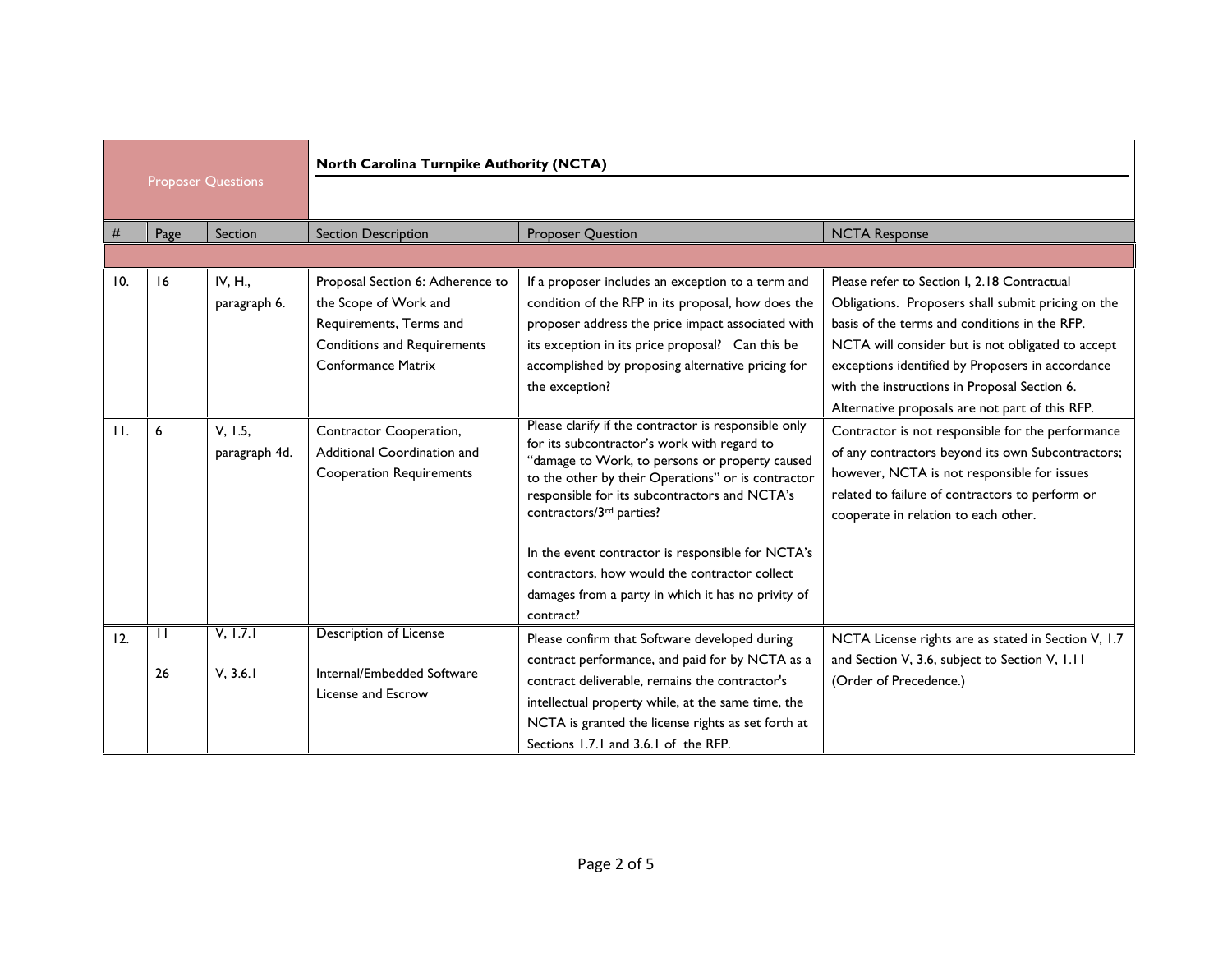|                           |        |                 | North Carolina Turnpike Authority (NCTA)                                           |                                                                                                                                                                                                                                                                                                                                            |                                                                                                                                                                                                                                                                                                                                                                                                                                                                                                                                                       |  |
|---------------------------|--------|-----------------|------------------------------------------------------------------------------------|--------------------------------------------------------------------------------------------------------------------------------------------------------------------------------------------------------------------------------------------------------------------------------------------------------------------------------------------|-------------------------------------------------------------------------------------------------------------------------------------------------------------------------------------------------------------------------------------------------------------------------------------------------------------------------------------------------------------------------------------------------------------------------------------------------------------------------------------------------------------------------------------------------------|--|
| <b>Proposer Questions</b> |        |                 |                                                                                    |                                                                                                                                                                                                                                                                                                                                            |                                                                                                                                                                                                                                                                                                                                                                                                                                                                                                                                                       |  |
| #                         | Page   | Section         | <b>Section Description</b>                                                         | <b>Proposer Question</b>                                                                                                                                                                                                                                                                                                                   | <b>NCTA Response</b>                                                                                                                                                                                                                                                                                                                                                                                                                                                                                                                                  |  |
| 13.                       | 27, 28 | V, 3.6.3        | Patent, Copyright and Trade<br><b>Secret Protection</b>                            | Once confirmed that the NCTA is granted the<br>license rights as set forth at Sections 1.7.1,<br>Description of License and 3.6.1,<br>Internal/Embedded Software License and Escrow,<br>of the RFP, please explain what is meant by the<br>last sentence of Section<br>3.6.3(2)<br>referencing NCTA's grant of a license to<br>Contractor? | While NCTA shall be granted the rights to licensed<br>software provided by the Contractor under<br>Section V, 1.7 and Section V, 3.6. Section V, 3.6.3,<br>paragraph 2 refers specifically to software and<br>other materials provided by NCTA to the<br>Contractor. The Contractor will have no<br>ownership of these materials provided by NCTA<br>and therefore they will be excluded from any<br>license granted by the Contractor to NCTA.<br>However, NCTA will grant a license for use of<br>these materials as stated in paragraph 3.6.3 (2). |  |
| 14.                       | 6      | 1, 2.1          | General Information for<br>Proposers, Schedule,<br>Table I-I. Procurement Schedule | Will NCTA revise the Proposal (Technical and<br>Price) Due date from June 24, 2016 (4 p.m. EDT)<br>to July 15, 2016 (4 p.m. EDT) to provide<br>contractors additional time to respond to the<br>RFP?                                                                                                                                       | NCTA has revised the Proposal Due Date to July<br>8, 2016. Please see details in Section B of this<br>Addendum 3 for specific details on associated<br>changes to the RFP.                                                                                                                                                                                                                                                                                                                                                                            |  |
| 15.                       | N/A    | <b>Exhibits</b> | Form D-8 Proposer Questions<br>Form                                                | Would the Authority please kindly provide this<br>Form D-8, Proposer Questions in the MS Word<br>Format?                                                                                                                                                                                                                                   | NCTA will provide the MS Word format of Form<br>D-8, Proposer Questions. Please do not alter the<br>content of the form at all. The form will be "paper<br>clipped" to the RTCS RFP Exhibits file, located on<br>the NCTA website:<br>http://www.ncdot.gov/turnpike/business/                                                                                                                                                                                                                                                                         |  |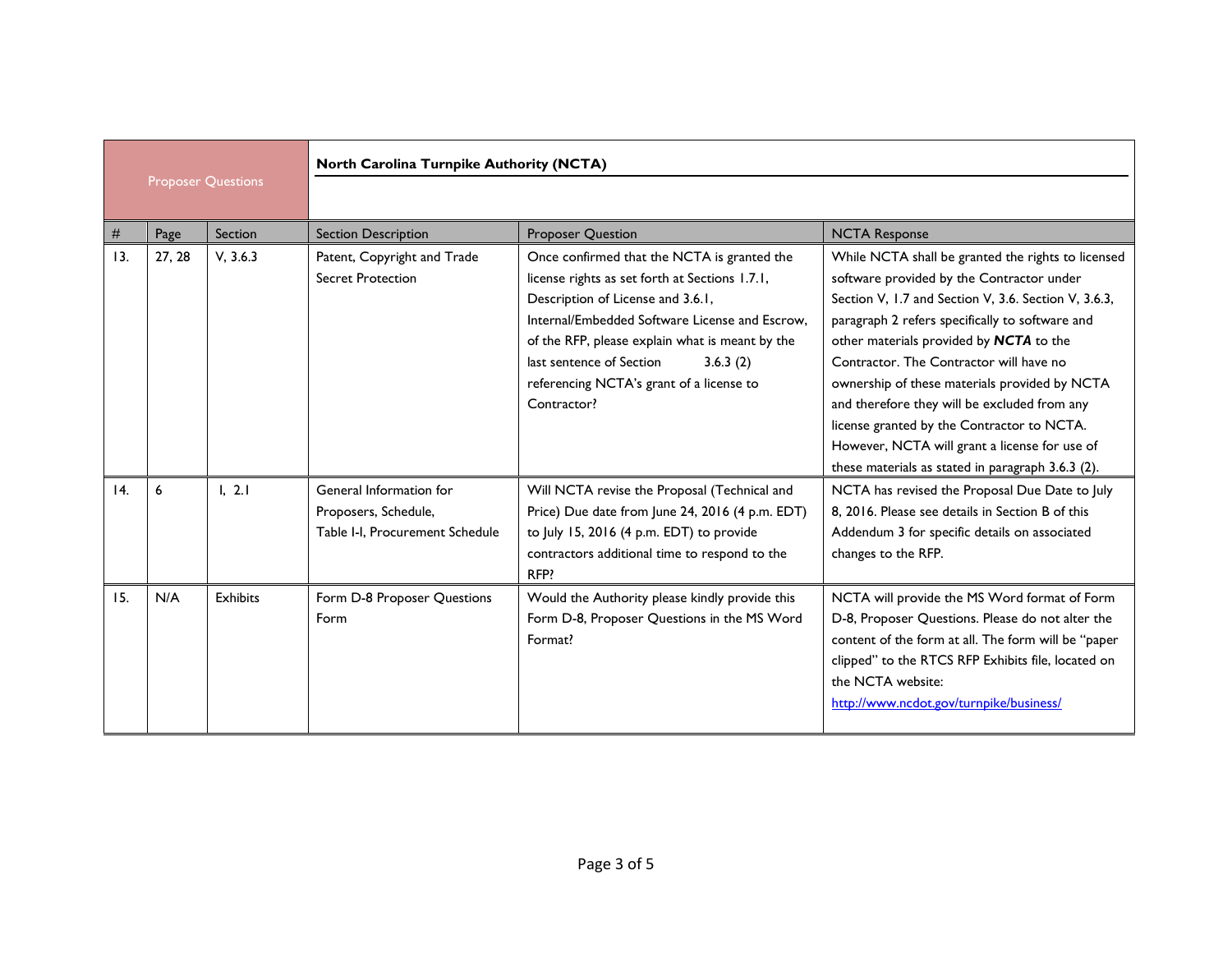| <b>Proposer Questions</b> |      |                 | North Carolina Turnpike Authority (NCTA) |                                                                                                                                                                                                                                  |                                                                                                                                                                                                                                                                                                                                                                                                                                                                                                                                                                                                                                                                                                                                                     |  |
|---------------------------|------|-----------------|------------------------------------------|----------------------------------------------------------------------------------------------------------------------------------------------------------------------------------------------------------------------------------|-----------------------------------------------------------------------------------------------------------------------------------------------------------------------------------------------------------------------------------------------------------------------------------------------------------------------------------------------------------------------------------------------------------------------------------------------------------------------------------------------------------------------------------------------------------------------------------------------------------------------------------------------------------------------------------------------------------------------------------------------------|--|
|                           |      |                 |                                          |                                                                                                                                                                                                                                  |                                                                                                                                                                                                                                                                                                                                                                                                                                                                                                                                                                                                                                                                                                                                                     |  |
| #                         | Page | Section         | <b>Section Description</b>               | <b>Proposer Question</b>                                                                                                                                                                                                         | <b>NCTA Response</b>                                                                                                                                                                                                                                                                                                                                                                                                                                                                                                                                                                                                                                                                                                                                |  |
| 16.                       | N/A  | <b>Exhibits</b> | <b>Exhibit D Forms</b>                   | Would the Authority please kindly provide all the<br>forms within Exhibit D Forms in the interactive<br>native format, such as MS Word and MS Excel,<br>instead of .pdf, in order to enable clear input of<br>data by Proposers? | NCTA will not provide any additional forms in<br>Exhibit D Forms to the Proposers in another<br>format, other than Form D-8, Proposer Questions,<br>as noted in the response to Question 15. Please<br>note that the following forms are already in a<br>fillable format: Exhibit D-2, RS-2 Forms; Exhibit D-<br>6, Requirements Conformance Matrix; Exhibit D-7,<br>Price Proposal; and Exhibit D-9, Non-Collusion<br>Forms.<br>Exhibit D-6, Requirements Conformance Matrix<br>and Exhibit D-7, Price Proposal are in MS Excel<br>format and "paper clipped" to the RTCS RFP<br>Exhibits file.<br>Exhibit D-2, RS-2 Forms and Exhibit D-9, Non-<br>Collusion Forms are in fillable PDF form and<br>"paper clipped" to the RTCS RFP Exhibits file. |  |
| 17.                       | N/A  | N/A             | General                                  | We respectfully request that the Authority extend                                                                                                                                                                                | See response to Question 14.                                                                                                                                                                                                                                                                                                                                                                                                                                                                                                                                                                                                                                                                                                                        |  |
|                           |      |                 |                                          | the bid submission date of June 24 by two weeks.                                                                                                                                                                                 |                                                                                                                                                                                                                                                                                                                                                                                                                                                                                                                                                                                                                                                                                                                                                     |  |